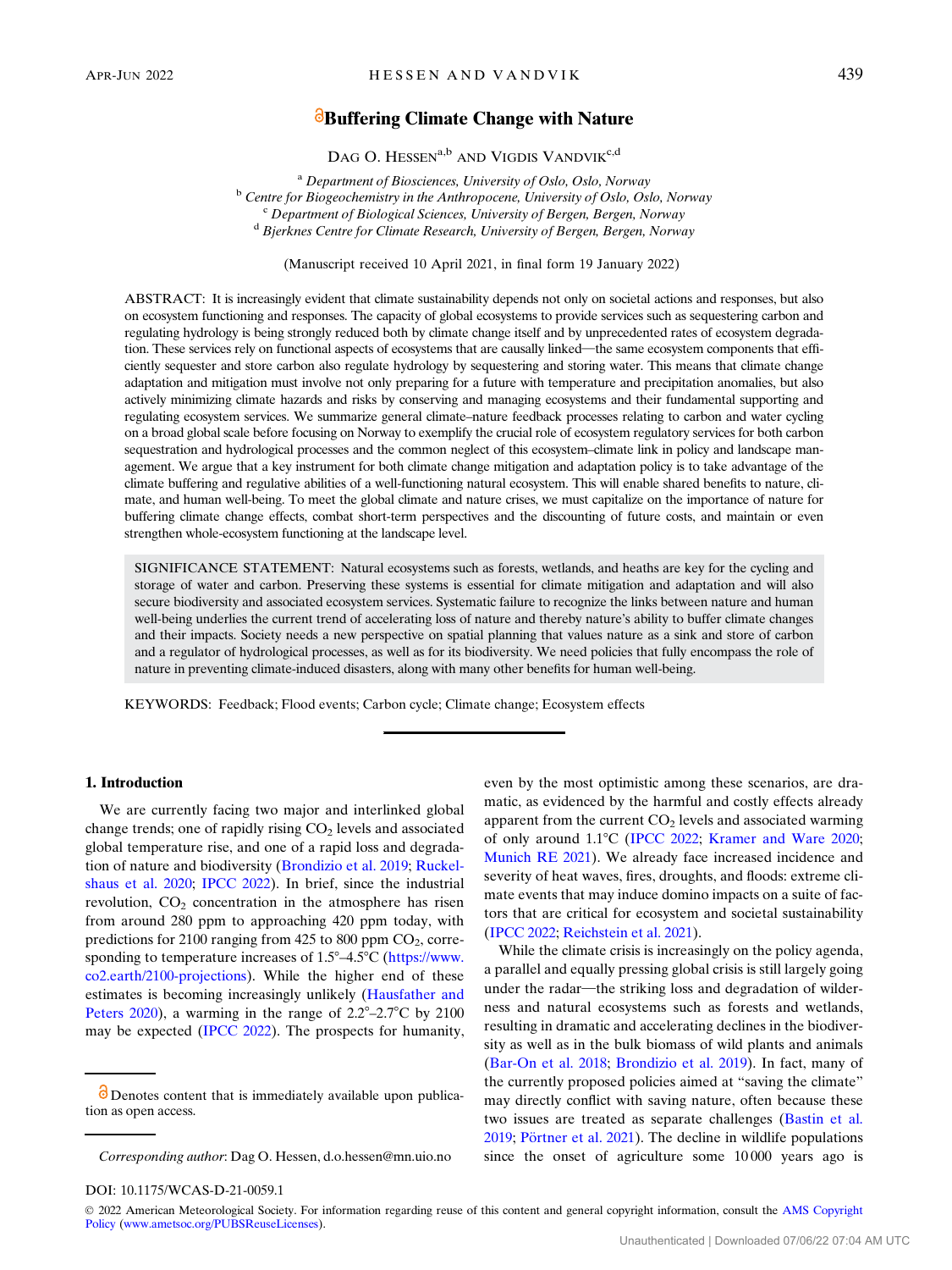estimated at 83% for terrestrial mammals, and 80%, 50%, and 15% for marine mammals, plants, and fish, respectively, and the estimated biomass ratio of terrestrial mammals is 36% humans, 60% domestic animals, and 4% wild mammals [\(Bar-On et al. 2018\)](#page-8-0). More broadly, the abundance of naturally occurring species (across all organismal groups) has declined by 23%, natural ecosystems have declined by 47%, and, as a consequence, one million species are now under threat of extinction [\(Brondizio et al. 2019](#page-8-0)). Extinction risk is disproportionally affecting large plants and animals, and those with a slower pace of life ([Carmona et al. 2021\)](#page-8-0). This is especially worrying because these "megabiota" play key roles in ecosystem functioning and resilience [\(Enquist et al. 2020](#page-9-0)). We now know that all realistic pathways to limit climate change depend heavily on maintaining or strengthening the "land sinks," that is, the ability of terrestrial ecosystems to capture and store carbon (C) from the atmosphere [\(Pachauri et al.](#page-10-0) [2014;](#page-10-0) [IPCC 2018](#page-9-0)). Key ecosystems in this respect are forests and wetlands; systems that also are essential for the terrestrial–atmospheric–aquatic water balance, both by absorbing excess water and by storing it during dry periods.

Land-use change is the major driver of the "nature crisis," and these changes are also of staggering magnitude; more than 75% of terrestrial areas have now been significantly transformed by human activities, including a disproportionally high fraction of Earth's most fertile areas suited for agriculture, which now covers 12% of the land surface (excluding ice-covered areas) with another 25% being used for pasture, according to the Intergovernmental Science-Policy Platform on Biodiversity and Ecosystem Services (IPBES; [Montanar](#page-10-0)[ella et al. 2018](#page-10-0); [Brondizio et al. 2019](#page-8-0)). These reports further estimate that 83% of the global wetlands have been drained or otherwise lost since preindustrial time, whereas the area of global rain forests has been reduced by 50%. A consequence of these massive human landscape transformations is that human forcings now dominate the fluxes of energy, nutrients, and matter through the biosphere to the extent that 42% of the annual terrestrial photosynthetic productivity is seques-tered by humans and our crops and stocks [\(Krausmann et al.](#page-9-0) [2013\)](#page-9-0). These bidirectional climate–ecosystem function linkages argue strongly for explicitly incorporating and accounting for ecosystem components in climate mitigation and adaptation (Rockström et al. 2021).

This current massive human appropriation of space and biomass severely limits the energy and resources left for supporting biodiversity and all the other ecosystem functions, benefits, and services upon which we depend, including key climate-related services such as carbon and water sequestration and storage in our landscapes. Also, the overall ecological structure of managed ecosystems-such as replacement of native with alien tree species and mixed stands with monocultures, along with a host of forest management strategies narrowly aimed at increasing tree stem growth rate-will be decisive for the climate change vulnerability of forests and other natural ecosystems and their potential to deliver ecosystem services crucial for climate change mitigation and adaptation [\(Huuskonen et al. 2021](#page-9-0); [Levia](#page-10-0) [et al. 2020](#page-10-0); [Osuri et al. 2020\)](#page-10-0). Loss of natural and diverse landscape elements and ecosystem structures thus imply "double

trouble"; as stored  $CO<sub>2</sub>$  is lost and the buffering capacity of water extremes is reduced, both the positive feedbacks to climate warming per se and the climate change vulnerabilities of ecosystems increase. It follows from this line of argument that protecting and restoring natural ecosystems will also have double benefits—functioning, resilient ecosystems will benefit both climate mitigation and societal adaptation.

To secure a sustainable future, we thus need a transformation in the way the global society interacts with nature and ecosystems. This is clearly stated in the recent IPBES and IPCC reports, and a growing literature arguing that to meet these dual crises, we must change the way that we as a global society interact with, and relate to, nature and climate (Dí[az](#page-9-0) [et al. 2019;](#page-9-0) [Ellis 2015;](#page-9-0) [Folke et al. 2021](#page-9-0); [Mace 2014](#page-10-0)). The urgency of this call for action is strengthened by the fact that climate change and ecosystem degradation are now also recognized as the major threat to human health globally ([Roma](#page-10-0)[nello et al. 2021\)](#page-10-0). Despite increasing scientific awareness of these issues, they have not really been manifested by meaningful political action, and most of the negative trends continue and are now "back on track," after a temporary slowdown caused by coronavirus disease 2019 (COVID-19; [Ripple et al. 2021\)](#page-10-0).

A missing link in driving the necessary societal transformation forward is a lack of understanding, and appreciation, of the interdependencies and feedbacks between societal and ecological systems. Only when these relationships are understood, and acknowledged, at local as well as global scales, can we develop and implement effective governance systems and institutions. One of the major tools toward this end is better conceptualization and communication of nature's benefits to people and ecosystem services at large (Dí[az et al. 2018;](#page-9-0) [Pascual et al. 2017\)](#page-10-0), including expanding the quantification and economic valuation to effectively assess the magnitude and replacement costs of the free benefits and services we receive from nature (such as pollination, carbon sequestration, water purification, soils, and flood and drought regulation), and thus also the long-term economic and societal costs of ecosystem degradation.

The striking variation in current climate scenarios for the planet less than 80 years ahead, ranging from a hothouse to a climatically stable Earth ([IPCC 2022\)](#page-9-0), results from two major levels of uncertainty; uncertainties in how society (including politics, economy, technology, patterns of consumption and social norms) will respond, and uncertainties in how ecosystems (including biodiversity, ecosystem functioning, and resilience) will respond.

The COVID-19 pandemic has strengthened our awareness of the urgency in dealing with these interlinked challenges, but also the ability of the global community to respond in concert. The European Commission in their mission report A Climate Resilient Europe [\(Hedegaard et al. 2020](#page-9-0)) explicitly states what is at stake: "The COVID-19 pandemic has taught a lesson about how closely environmental, societal and human health are connected. What we have lived through and still will is a mild foretaste of the shocks that climate change may and will cause in the future." Europe must prepare for stormy weather, literally. The Mission report emphasizes the opportunities offered by natural ecosystems in this context, and, in doing so, leverages efforts to meet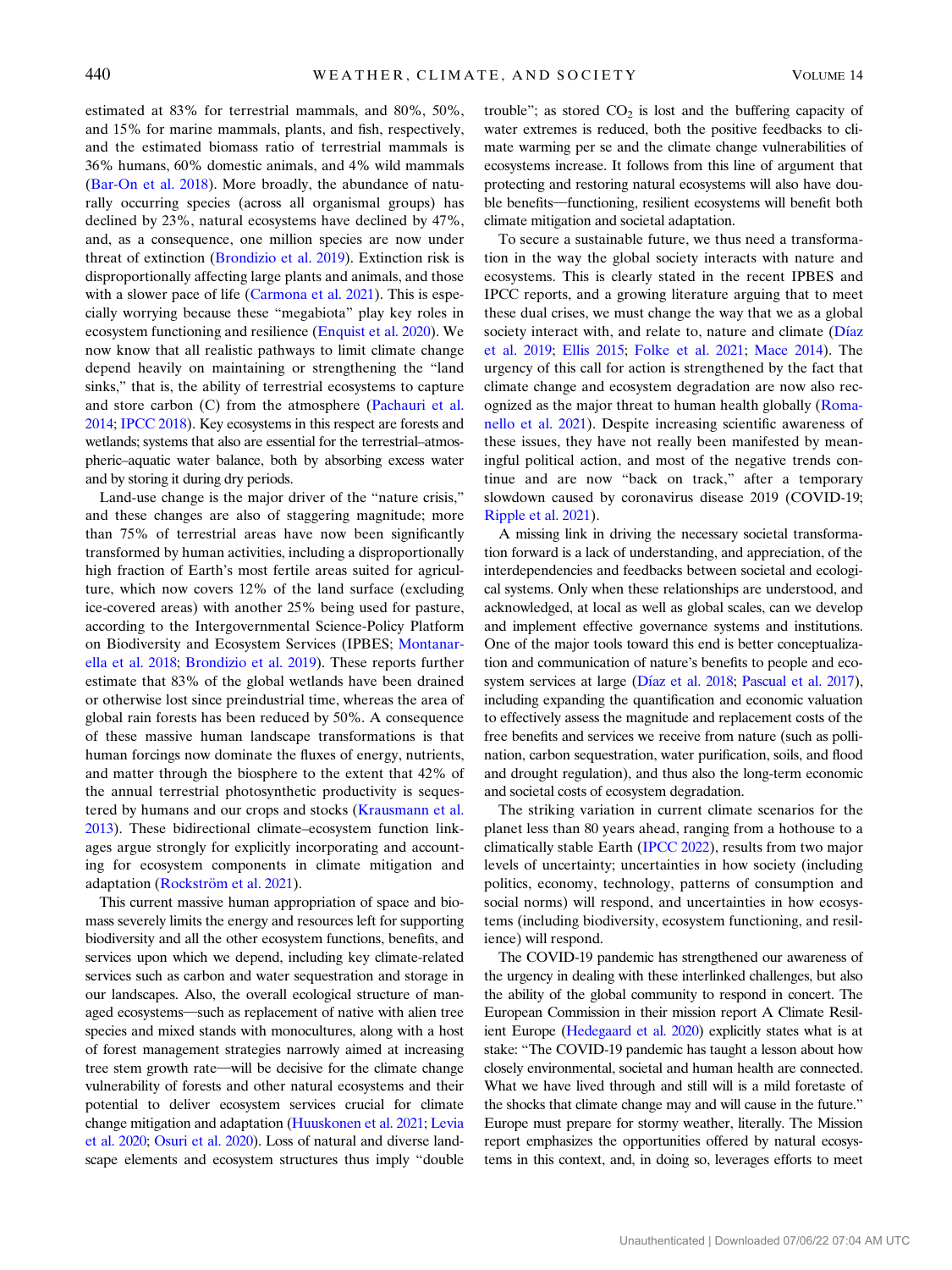commitments under the Biodiversity Strategy 2030. These opportunities include restoring natural habitats as a key nature-based climate change solution, increasing high-diversity landscape features of agricultural areas to at least 10%, and using afforestation and reforestation actively to adapt our forests to climate change. The mission report points to the quadruple benefits of these measures: they offer climate change mitigation and adaptation solutions while also increasing natural and societal resilience.

In this paper, we will exemplify how and why protecting intact ecosystems and restoring degraded ecosystems can be efficient and cost-effective precautionary climate change adaptions while allowing win/win scenarios for a range of ecosystem services, including human well-being. We will focus on ecosystem carbon and water storage, and our point of departure will be general before we zoom in on Norwegian examples. Norway is an interesting case study in this context for several reasons; climate change is happening at a rapid pace in the north adding urgency to climate change adaptation and mitigation, Norway is a wealthy country both in terms of financial and natural capital and a number of actions are hence relevant and should be possible, and finally also because these issues are high on the national policy agenda due to numerous current conflicts between nature conservation and nature (over)exploitation.

# 2. Ecosystem carbon and water storage in a variable and changing climate

### a. Carbon storage and climate change

In the context of anthropogenic climate change, arguably the largest of all ecosystem services ([Millennium Ecosystem](#page-10-0) [Assessment 2005](#page-10-0)) is the role of ecosystems in sequestering and storing carbon and stabilizing hydrological cycling. The relevant carbon in this context is that circulating through the biosphere and atmosphere in the short (or rapid) cycle, and the critical question is how the stocks and fluxes within this cycle react to impacts from climate change and other human drivers, notably land-use change, leading to ecosystem degradation and loss [\(Chapin et al. 2006\)](#page-9-0). The soils and vegetation on Earth contain a total of around 2300 Gt C, with 600 Gt in vegetation and 1700 Gt in soil and other dead organic matter [\(Archer 2010](#page-8-0); [Kayler et al. 2017](#page-9-0)). At present, the atmosphere contains 800 Gt C, and the "short cycle" of total annual fluxes to and from terrestrial ecosystems composes nearly 20% of the atmosphere's total C content (∼123 Gt C; [IPCC 2022](#page-9-0)). A critically important lesson to draw from these numbers is how large the fluxes between terrestrial ecosystems and the atmosphere are, both relative to the total atmospheric C stock and also to the fossil fuel emissions (33.4 Gt in 2019; [International](#page-9-0) [Energy Agency 2020\)](#page-9-0). It follows that the atmosphere's C content is highly sensitive, at very short time scales, to any changes in the ecosystems' net C balance. Herein lie great opportunities but also considerable risks.

### b. Water storage, climate, and nature degradation

Global, regional, and local hydrological cycles relate heavily to natural ecosystem components, notably forests, wetlands, and lakes. Climate change and warming of land and oceans cause a redistribution of precipitation both temporally and spatially, and regional hydrological cycles may be broken and flip systems like the Amazon from forest to a savannahlike alternative stable state ([Lovejoy and Nobre 2018\)](#page-10-0). Loss of natural ecosystems will generally reduce the landscape water storage capacity, and land-use change from multispecies to monoculture forestry will in most cases have a similar effect ([Held and Soden 2006](#page-9-0)). Furthermore, local interventions in these ecosystem components may promote, for example, landslides [\(Lehmann et al. 2019\)](#page-10-0). Given the already observed and predicted increase in hydrological anomalies such as massive rainfalls, flooding and drought, catchment elements such as forests, wetlands and bogs are essential for dampening runoff oscillations ([Holden 2005\)](#page-9-0). This "sponge effect" implies that these landscape elements not only prevent damage by flooding, but also promote a steady supply of water in dry periods.

## c. Integrating climate mitigation and land-use policy

While climate change science and policy acknowledge the facts of the carbon stocks and fluxes in the earth system, and indeed point to ecosystems as critical parts of climate change adaptation and mitigation strategies, through afforestation or land-use (AFOLU) and/or biocarbon capture and storage (BCCS) [\(IPCC 2018,](#page-9-0) [2022\)](#page-9-0), we are still far from having any consensus on practical and scalable solutions. Indeed, many suggested policy options are based on simplistic "one size fits all" solutions such as the idea that general and uncritical planting of trees everywhere will increase carbon uptake and thereby mitigate climate change (e.g., [Bastin et al. 2019\)](#page-8-0). Here, we illustrate how current approaches to mitigate climate change via strengthening the terrestrial land sink are hampered by a lack of appreciation of the complexity of ecosystems and the context dependencies in their functioning, and, in particular, of the variation in the magnitude, temporal dynamics, and the resilience of ecosystem carbon storage. These aspects are increasingly important to safeguard ecosystem carbon storage from new threats from the changing climate.

There is a general agreement that over the next 30 years we need to obtain net global uptake of  $CO<sub>2</sub>$ , and a first priority should be safeguarding the major existing pools of organic C that already exist against oxidative conversion to  $CO<sub>2</sub>$ . While the importance of this is recognized in the climate models, there still is a continuing loss of these pools from our landscapes, with consequences both for climate and biodiversity. And while increased carbon sequestration is high on the policy agenda (e.g., AFOLU and BCCS), protection of extant ecosystem carbon pools, especially nonbiomass pools, is less well articulated. While local communities and nations have many "good reasons" for degrading nature, this "tragedy of the carbon commons" is driven by the cumulative and long-term impacts of national (or local) actions. So how do these interlinked issues and challenges play out at a national scale? Under the general framework of the Paris Convention, climate change policies are developed and implemented at the regional to national level, and we here explore how the general issues relating to terrestrial ecosystems and their role in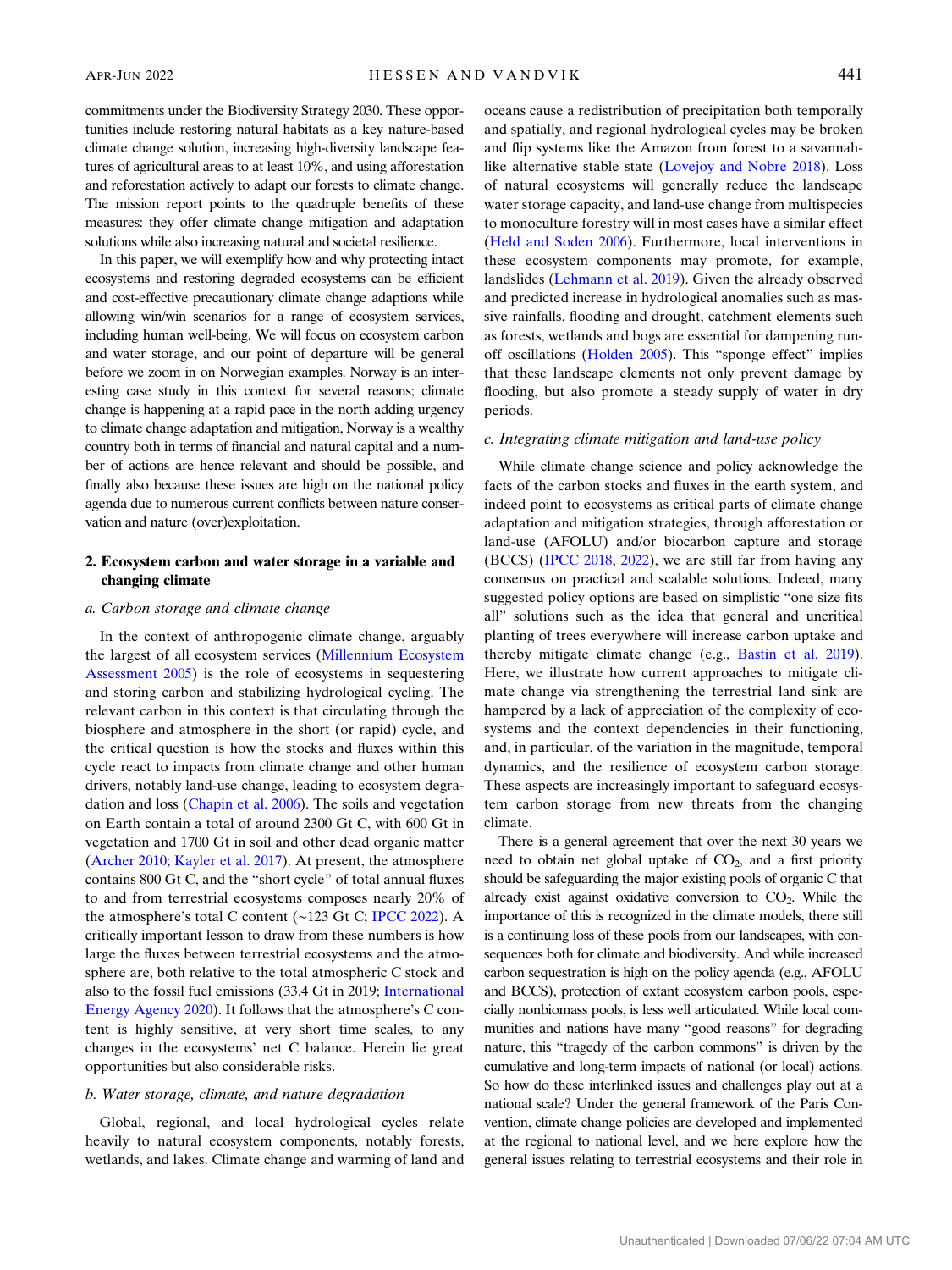

FIG. 1. (left) Major pools and fluxes of carbon compounds in a boreal catchment and (right) illustration of different soil development, carbon, and water storage with topography. There is a major drawdown of atmospheric  $CO<sub>2</sub>$  via photosynthesis and geological binding that is sequestering C in the biosphere and lithosphere. There are also feedbacks to the atmosphere, and these are likely to increase with human interventions.  $DOC =$  dissolved organic carbon,  $DOM =$  dissolved organic matter, and  $VOC =$  volatile organic carbon. The right panels illustrate how the carbon and water storage properties differ with topography in two adjacent landscape elements, where the boggy depression holds huge stores of carbon and water and represents a landscape element that should be preserved (photographs: D. O. Hessen).

carbon dynamics are discussed and taken into account in a national climate policy setting in Norway.

### 3. Nature and climate mitigation in Norwegian policy

# a. The boreal north

The boreal and Arctic biomes are critically important in the terrestrial ecosystem carbon balance and hydrological cycle, while at the same time being affected by high rates of climate change [\(IPCC 2019](#page-9-0)). Boreal forests are major global reservoirs of terrestrial carbon, storing around 1000 Gt C, of which more than 80% is found below ground, in roots, soil and soil organisms, and peat ([Bradshaw and Warkentin 2015\)](#page-8-0). The boreal zone also contains large tracts of the most carbon-rich ecosystems globally—intact peatlands ([Leifeld and Meni](#page-10-0)[chetti 2018](#page-10-0)). Altogether, as a result of this high density of carbon-rich ecosystems, especially rich in soil carbon, boreal regions harbor the world's largest terrestrial ecosystem carbon stocks ([Crowther et al. 2019\)](#page-9-0). The same peatlands hold major stores of water, again pointing to these as effective buffers of climate change.

A boreal catchment is a complex flow of carbon in different organic and inorganic forms with fluxes between compartments and a continuous uptake and release of  $CO<sub>2</sub>$  (Fig. 1), and climate change affects the carbon sequestration and hydrology in boreal ecosystems in several ways. While warming in combination with  $CO<sub>2</sub>$  fertilization may increase carbon

sequestration in temperature-limited forest regions, the net ecosystem effect is not clear as warming may also increase soil and plant respiration and increase the probability of extreme events such as drought, windthrow, and fire ([Friend et al.](#page-9-0) [2014](#page-9-0)). Warmer and occasionally drier soils in the boreal domain may lead to more mineralization of the soil organic carbon [\(Doetterl et al. 2015](#page-9-0)). While fire may not compromise carbon stocks or fluxes in naturally fire-prone biomes, climatic warming-driven increases in fire frequency and severity in boreal systems may reduce net storage and weaken the car-bon sink properties (Pérez-Izquierdo et al. 2021; [Rogers et al.](#page-10-0) [2015](#page-10-0)). Habitat loss, degradation, and conversion, operating via changes in fire regimes, soil and peat drainage, forestry, and afforestation practices, are now driving substantial changes in the processes controlling boreal and Arctic ecosystem carbon and water fluxes, and hence terrestrial carbon stocks and landscape hydrology. These processes and linkages may be exacerbated by climate change, to the extent that human impacts significantly degrade and compromise the net ecosystem carbon sinks and the associated climate feedbacks in the boreal regions. Our ability to safeguard and manage these critical ecosystem services for the future is currently compromised by a lack of understanding, or acknowledgment of the existing knowledge, about climate, ecosystem functioning, and carbon resilience. As we will elaborate below, Norway may serve as an example of the tragedy of the carbon commons caused by a fragmented (local) management of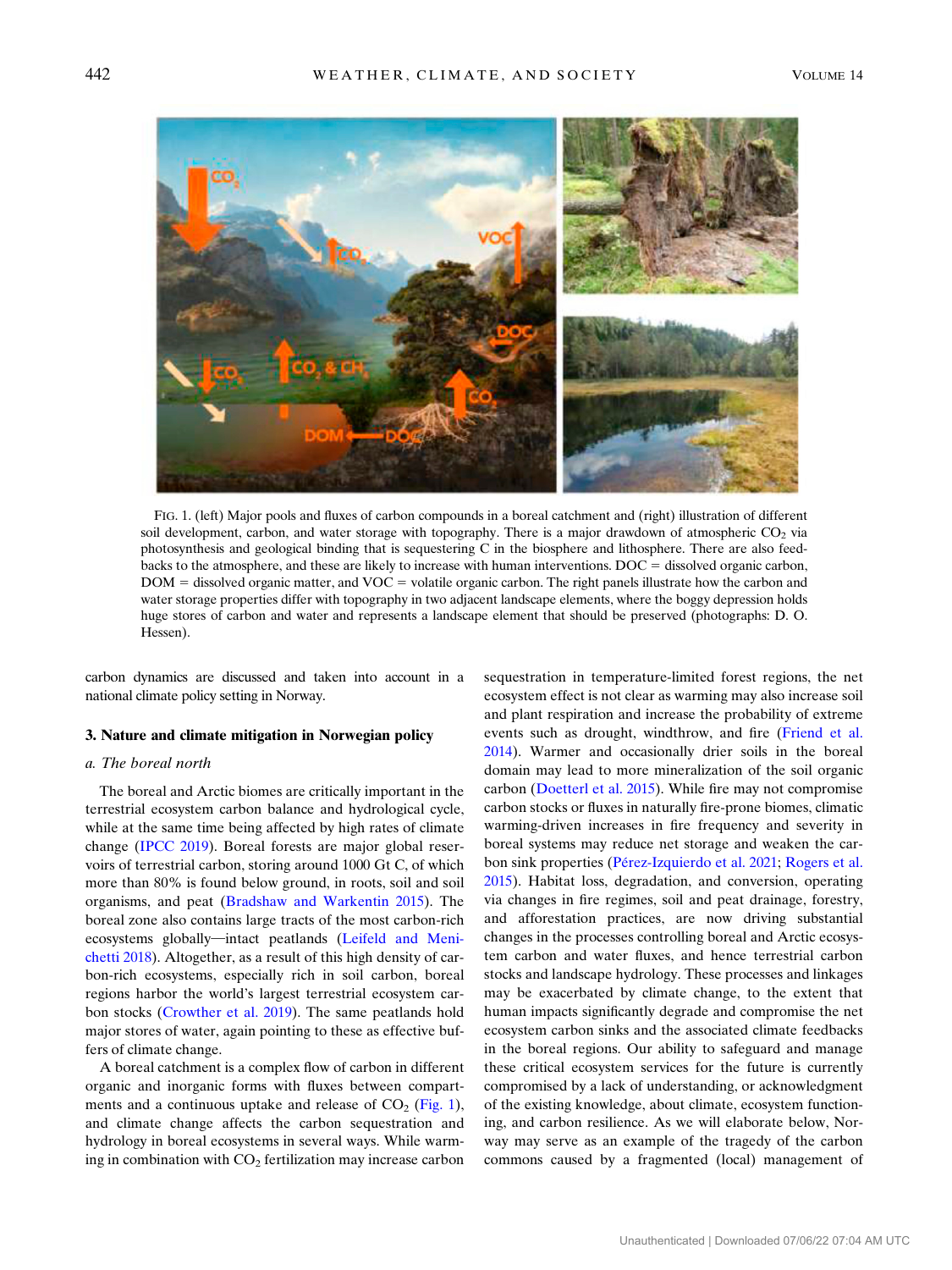nature combined with a misleading perception that there is endless nature in the "country of wilderness," leading to fragmented nature.

#### b. The Norway case

Since the Brundtland report in 1987, Norway has aspired to a role as an international frontrunner in climate change and nature conservation policy. Norway has regarded itself as ideal to take on this role due to high levels of natural, financial, and human capital, the latter expressed as high and equally distributed levels of education, wealth, and public health, along with high trust in authorities and strong social institutions. A high level of social security and social robustness may, however, have caused a sense of inertia toward risks, captured in the surprising and paradoxical outcomes of a recent poll ([Smith 2019\)](#page-10-0) where Norway ranks third among the least climate concerned nations in the world, just behind Saudi Arabia and the United States. This lack of concern in the general population may explain why there has so far been little real political action to reduce and prepare for climate risks.

Climate threats are recognized, however. As a mountainous country in a relatively high-precipitation climate, indirect and direct effects of floods impact life, wealth, and health of Norwegians. Recent extreme flooding events have blocked roads for extended periods, affected houses, telecommunication, food supply, electricity, and access to hospitals and other medical aids. At least 27% of the public roads in Norway are vulnerable to avalanches and rockslides ([Frauenfelder et al.](#page-9-0) [2013\)](#page-9-0). Future scenarios list further increases in flooding as a severe threat [\(Hanssen-Bauer et al. 2017\)](#page-9-0), notably along the coast where the topography is most rugged, rainfall highest, and infrastructure most vulnerable.

Given the latitudinal and elevational extent of Norway, the long coastline, and harsh climate, it comes as no surprise that anxiety and perception of vulnerability to an increasing number of extreme events is affecting the health of people of coastal and rural areas [\(Jacobsen et al. 2016;](#page-9-0) O'[Brien et al.](#page-10-0) [2004\)](#page-10-0). While people living in exposed areas are, to some extent, prepared for heavy rain and flooding, this places a heavy toll on everyday life, and a climate-induced escalation of the conditions is alarming [\(Jacobsen et al. 2016](#page-9-0)). Interestingly, this also affects the urban population. A recent study among the citizens of Bergen argued that over the past 15 years, Bergen's identity has been shifting from a "weather city" to a "climate city" ([Bremer et al. 2020](#page-8-0)).

A 2019 Norwegian Directorate for Civil Protection report ranking climate as the 3rd most serious threat to national security, after pandemic and lack of access to critical medicines. The Norwegian Environmental Agency Climate and Health report states: "The Norwegian population in general have good health status, and as such is geared to cope with the impacts of climate change. Still increased precipitation, heatwaves and droughts will have health implications" [\(Hessen](#page-9-0) [2021](#page-9-0)). The report puts floods and avalanches as the top risk, followed by heatwaves, new diseases, impaired access to food and beverages, detrimental impacts on allergy and air quality,

release of toxic compounds, increased demands for biocides and, last, mental health consequences.

# c. Trees-Obscuring our view of the full ecosystem carbon?

In 2020 Norwegian authorities released "Klimakur" [\(Miljødirektoratet et al. 2020\)](#page-10-0), a plan for remediation of climate change impacts and fulfilling our obligations under the Paris Convention. The "cure" consists of three main tools: (i) a business and industry segment, (ii) a transport and food production segment, and (iii) a spatial planning and forestry segment. The latter is primarily focused on massive forest planting, more efficient forestry practices, and especially fertilization of forests to increase the uptake of  $CO<sub>2</sub>$  by trees and plantations. In contrast, the plan puts strikingly little emphasis on existing terrestrial carbon stocks, thus ignoring opportunities to develop policies and instruments to (i) cut back losses of ecosystem carbon storage through stricter regulation habitat loss and degradation, (ii) safeguard the vast belowground components of boreal and Arctic carbon stores, and (iii) restore lost sinks and stores of carbon. The major role of intact ecosystems in mitigating (partially) climate-induced societal risks such as fires and flooding is also not discussed. Interestingly, the "cure" thus ignores not only major trends in the international policy landscape, but also current national guidelines for climate, energy, and climate adaptations, which explicitly include the principle of ecosystem-based climate adaptation ([https://lovdata.no/dokument/SF/forskrift/2018-09-28-](https://lovdata.no/dokument/SF/forskrift/2018-09-28-1469) [1469](https://lovdata.no/dokument/SF/forskrift/2018-09-28-1469)). This striking discord between higher-level policy documents and the resulting action plans prompts the question of how and why core components of these higher-level aspects of the policies are "lost in translation" when developing specific plans and instruments.

Around the time of Klimakur, the Norwegian Institute of Nature Research released a report commissioned by the World Wildlife Fund-Norway (WWF) that summarized the knowledge base on carbon storage and uptake in Norwegian terrestrial ecosystems [\(Bartlett et al. 2020\)](#page-8-0). This report documents vast carbon stores in Norwegian terrestrial ecosystems, and whereas the largest cumulative stores of carbon in Norway are found in our forests (32%) these cover 38% of the total land area, indicating that forests actually deliver below-average in terms of carbon storage. The reason for this perhaps surprising finding is that wetlands and permafrost, covering only 9% and 3% of the total landmass, respectively, store 31% of the nation's terrestrial ecosystem carbon  $(>=2.2$  Gt C). These water- and temperature-limited ecosystems are thus incredibly carbon dense, with 53 and 48 kg C  $m^{-2}$ for wetlands and permafrost, respectively. The next densest storage of carbon can be found in freshwater lake sediments, with 45 kg C m<sup> $-2$ </sup>, amounting to 13% of the national carbon stores. Another perhaps surprising finding is that forests and the heaths of low-midalpine zones sequester comparable amounts of carbon on an annual basis (0.0055 and 0.0053 Gt C  $yr^{-1}$ , respectively). Overall, the Norwegian terrestrial land sink is almost 3 times as carbon intensive as the global average (0.18% of the terrestrial ecosystem storage on 0.07% of the terrestrial land area). This high carbon-to-area ratio is likely due to the large extent of carbon-rich peatlands (alpine and lowland) along with boreal forests and wet heaths. A shared feature of these habitats is that a vast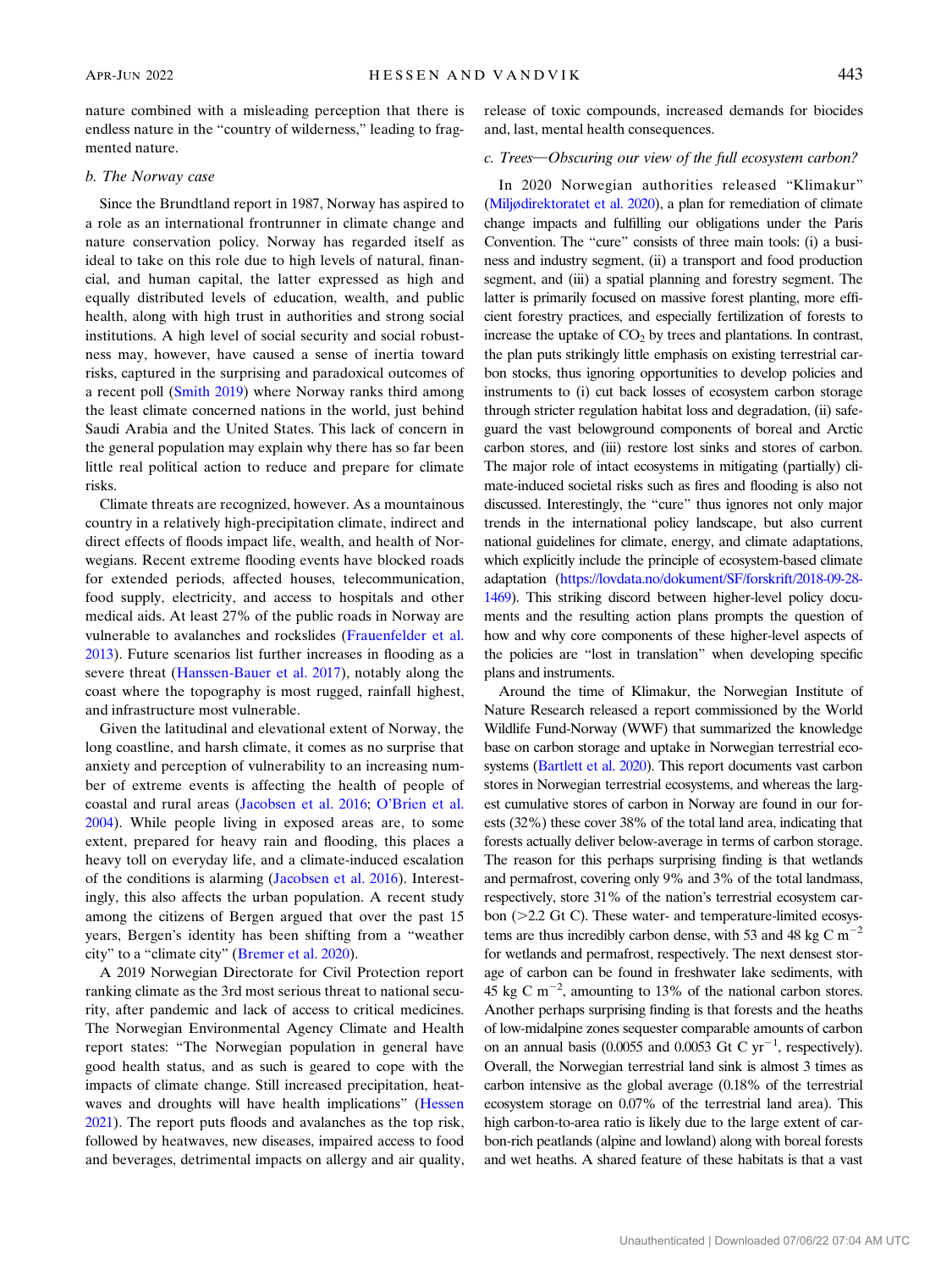

FIG. 2. Time trends for major landscape transitions that strongly affect landscape elements storing carbon and water: (left) road construction and (right) cabins. For the latter, new cabins per year and their average size are indicated at the start and end of the time series. Source: Statistics Norway (<https://www.ssb.no/en>).

majority of the stored carbon  $(<,90\%)$  is found belowground, in roots, soil organisms, and soil. The same ecosystem components also have a disproportional importance in regulating hydrology, preventing flooding during heavy rainfall and securing water supply in dry periods.

The WWF report contrasts the Klimakur approach in that it quantifies the carbon capture capacity and above- and belowground carbon stores of existing ecosystems, not just the added capture and aboveground accumulation that could be achieved from land-use change (notably, forest planting and intensified forestry practices). In doing so, it illustrates (i) the relatively minor differences between terrestrial ecosystems in carbon capture capacity (net annual uptake rate per unit area), which contrasts with (ii) the vast variation between them in total ecosystem carbon density or storage capacity (total above- and belowground carbon stock per unit area). These findings make sense in light of recent developments in our understanding of how photosynthetic capacity is primarily limited by light and biophysical constraints (moisture availability, waterlogging, temperature as a rate-limiting factor), and less by soil fertility, reflecting local adaptations in plant resource use and nutrient allocation ([Smith et al. 2019](#page-10-0)). In contrast, the huge variation in ecosystem carbon density, the vast majority of which is found belowground, points to a huge variation between ecosystems in their carbon storage and retention capacity, linked to variation in decomposition rates [\(Clemmensen et al. 2013](#page-9-0); [Crowther et al. 2019](#page-9-0)). This variation is highly relevant for ecosystem management options to increase terrestrial carbon storage capacity, as it suggests that, especially in boreal regions, we should be putting more effort into designing and implementing policies and management options to safeguard and strengthen total ecosystem carbon storage capacity, rather than in policies to increase carbon capture. In other words, we should focus less on how we can increase instant rates of carbon gain through increasing photosynthetic rates and aboveground biomass, and more on how we can decrease carbon loss from the ecosystem at large through decreasing decomposition rates, erosion, and aquatic carbon loss through runoff. This will again necessitate a focus

on how to build and safeguard total ecosystem carbon stocks and more generally ecosystem resilience.

### $d.$  Nature—The blind spot in spatial planning

In spatial planning, conserving nature is typically seen as a special interest competing with the needs of society, and the priority value of nature is largely assessed in terms of biodiversity alone [e.g., protecting red-listed species, habitats (cf. [Henriksen and Hilmo 2015;](#page-9-0) [Lindgaard and Henriksen 2011\)](#page-10-0)] disregarding the majority of the ecosystem services that nature provides. However, these ecosystem services can be imminent, large, and difficult and/or costly to replace. For example, forests in areas of high avalanche and landslide risk may offer direct physical shelter via the trees and anchoring via roots that reduce both the risk and impact of landslides and avalanches. In addition, the role of vegetation and in particular trees in regulating climate and hydrology, especially the extremes, may be even more important. More intense flooding and erosion is a well-known result of local deforestation ([Holden 2005](#page-9-0)). Several dramatic landslides in southern and central Norway have occurred on old deposits of marine clay (quick clay) in areas where natural vegetation has been removed and degraded, and while exact risk assessments and causality are hard to establish in each individual case, Norway possesses many such unstable areas, and there have been a number of massive and deadly landslides. Over the millennia, these marine clay deposits become naturally less stable by removal of salt through groundwater and runoff, which may be exacerbated by loss of natural ecosystems, and preserving natural forests and waterways is no doubt a cheap precautionary measure. Again, this would also serve the purpose of preserving nature and aid ecosystem carbon storage.

Three major societal drivers of nature loss and distortion of stored carbon and water in Norwegian nature are road constructions, buildings, and infrastructure (Fig. 2). All of these drivers have increased strongly in recent years, with current public plans indicating significant increases in the future ([Rørholt and Steinnes 2020](#page-10-0)). These developments are now increasingly debated, especially locally, where public opposition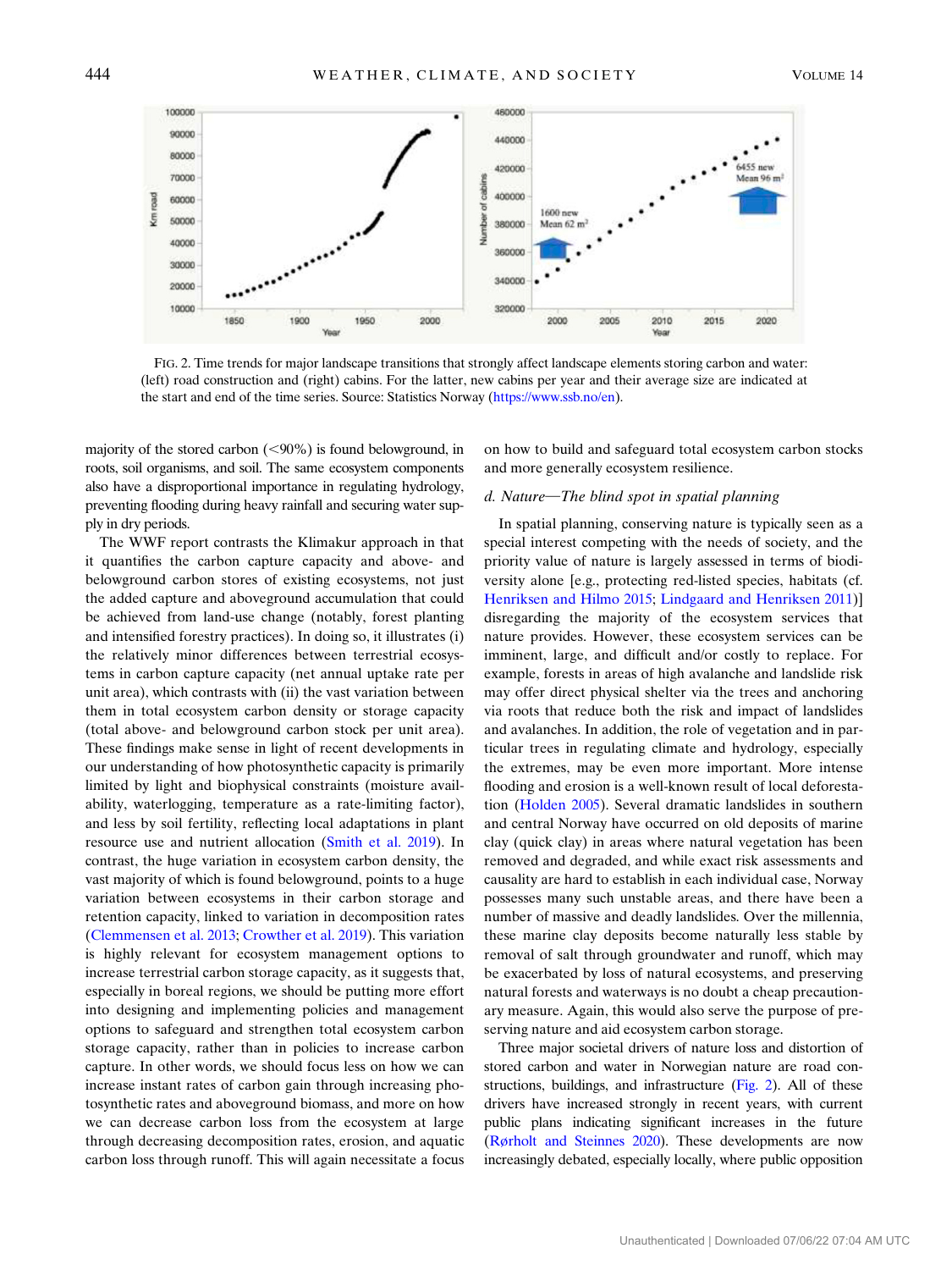is centered on the nature costs in terms of loss of biodiversity and ecosystem services such as carbon and water, agriculture, recreational areas, and cultural values. The conflicts often revolve around how the loss of nature and ecosystem services are not sufficiently considered or costed in the concession planning and societal cost–benefit analyses, and around the agency of those reaping the benefits versus those paying the costs (e.g., national or global commercial interests vs local stakeholders). Three examples illustrate these conflict lines:

- 1) First, the recently released Norwegian national plan for transport ([Samferdselsdepartementet 2021](#page-10-0)) projects a 25% increase in personal transport and a 29% increase in transport of goods by 2050. Most of this planned increase is road traffic, yet the plan does not mention conflicts with climate or nature nor discuss how this locks in a narrow range of options for reaching our Paris Accord obligations. Planning is largely based on societal cost–benefit analyses, but with both the costs of lost nature and the benefits of intact nature unaccounted for. This creates a paradox where increased road travel, longer commutes, and increased transport becomes a societal benefit, according to model specifications, despite the higher time allocation, economic costs, energy use, pollution, and risks to individuals and nature this increase in transport necessarily entails.
- 2) Second, extensive and accelerating construction of private holiday homes or cabins is responsible for 25% of the nature lost to built areas in Norway between 2008 and 2019 (accounting for around 125  $\text{km}^2$ ) [\(Rørholt and](#page-10-0) [Steinnes 2020](#page-10-0)). The public debate around cabin developments revolves around their location in vulnerable coastal and alpine natural areas, and the increasing per cabin spatial and resource footprints due to increasing average cabin sizes and increasing infrastructure demands for roads, parking lots, developed paths, water and electricity that puts a toll on the affected landscape and ecosystems [\(Xue et al. 2020\)](#page-11-0).
- 3) A third area of current conflict between nature loss and societal development has been the development of the wind power industry. Norway's vast hydroelectric power development dating back more than a century primed the country for embracing new "green energy" solutions. Norway also has considerable wind resources. Starting around 2000, the wind power capacity has accelerated and is now at an annual production of around 8.2 TW h, with a projected increase to 15.6 TW h (i.e., 10% of the national energy demand) when current licenses are realized [\(Olje- og Ener](#page-10-0)[gidepartementet 2020](#page-10-0)). In parallel with the increasing development of this industry, public opposition has increased, and again, locals, in collaboration with nature conservation societies, are protesting what they see as massive, globalized industrial developments in their local natural backyard. These protests are fueled by a distrust in the licensing process, which is deputized to a sector authority and governed by sector law rather than being anchored in generalized spatial planning [\(Inderberg et al. 2019](#page-9-0)). Again, the full costs and benefits in terms of loss of nature and ecosystem

services are not formally quantified in the societal cost–benefit analyses underlying the licenses. Instead, nature is considered as a secondary point or even as a detriment to green development, where the benefits of clean power are weighed against the legal protection of rare and threatened nature. The benefits of intact, natural ecosystems and their services are not quantified, considered, or costed. The wind power concessions are largely located along the western coastline of Norway, in natural or near-natural areas, exacerbating the conflict to a level where the concession process is now under reassessment by the government, and where the sector authority is expecting a full stop in new concessions between 2022 and 2030 [\(Norges Vassdrags og Energi](#page-10-0)[direktorat 2020](#page-10-0)).

These examples illustrate how spatial planning in Norway still fails to account, quantitatively or qualitatively, for the value of nature in providing key ecosystem services, including those critical for climate change mitigation and adaptation. As a consequence, our decision-making processes fail to account for the societal value of these ecosystem services in cost–benefit analyses, leading to decisions that result in rapid loss in quality and extent of the very same ecosystems that deliver these increasingly important services.

# e. Protected but in peril-The continued decline of Norwegian nature

For Norway, 2020 marks a year when the necessity of changing course in order to come to grips with our massive and increasing sustainability and environmental impacts should at least start to sink in: According to a report produced by a collaboration between all the major environmental organizations in Norway in 2020, Norway reached none of the Aichi targets (though there had been some progress toward some of them) ([Naturvernforbundet et al. 2020](#page-10-0)), and Norway is also leading in a "race to the bottom" in terms of welfare achieved relative to ecological footprint ([Hickel 2020](#page-9-0)). These new statistics do not come as a surprise, over the past 100 years, national spatial statistics have documented a steady decline in the fraction of the Norwegian land area that by definition is "wilderness"  $($ >5 km to nearest larger human impact in terms of roads, houses, dams etc.): in 2018 this amounted to no more than 1.5% of the area, with 44% of the land area being more than 1 km away from the nearest larger human impact. The rates of areal loss show no signal of decreasing: the latter area declined by  $620 \text{ km}^2$  in the 5 years from 2013 to 2018 (Statistics Norway; [https://www.ssb.no/en\)](https://www.ssb.no/en).

Of more direct relevance to the climate and nature crisis, the Norwegian nature index estimates the state and trends of the biodiversity and thus the ecological integrity of seven main ecosystems in Norway-the ocean, coast, freshwater, wetland, forest, mountain, and open lowland ecosystems—relative to a reference condition defined as a theoretically intact nature with negligible human impact and given climatic conditions in the 1961–90 normal period [\(Jakobsson](#page-9-0) [and Pedersen 2020](#page-9-0)). The nature index is based on 260 indicators, which are combined and normalized to a 0–1 scale for each ecosystem, where 1 refers to a theoretically intact nature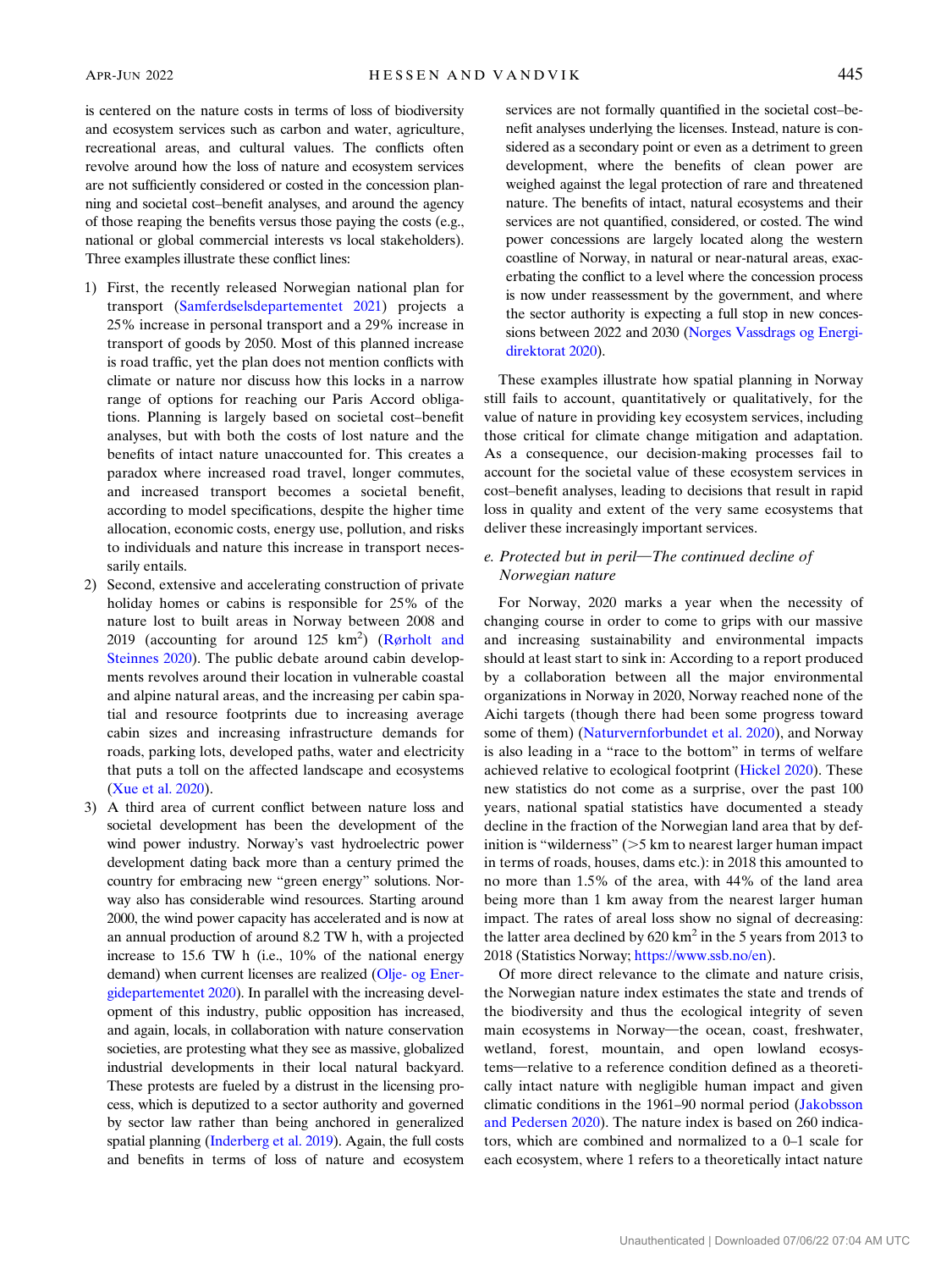state. In 2020, the lowest index value is found for forests (0.41), followed by open lowland (0.44) and mountain ecosystems (0.56), whereas wetland and freshwater ecosystems fared slightly better at 0.68 and 0.74, respectively. The nature index increased slightly from 2000 to 2020 for forests and freshwater ecosystems, whereas it has decreased slightly for mountains and decreased sharply for open lowland ecosystems. An expert judgement-based analysis shows that impact from land use and infrastructure are the main drivers behind low values and negative trends. These patterns and trends are reflected in the national red-lists for species and habitats, where high numbers of red-listed species are found in forests, seminatural habitats, and wetlands, and where habitat degradation and loss were identified as the main drivers of loss of both species and nature types [\(Henriksen and Hilmo 2015;](#page-9-0) [Lindgaard and](#page-10-0) [Henriksen 2011](#page-10-0)). The loss of bogs is especially relevant for carbon and hydrology, and it is estimated that the area of bogs has declined by 30% over the past 5–6 decades, causing massive losses of carbon, hydrological buffering, and biodiversity (Sabima; [https://www.sabima.no/trua-natur/myr/\)](https://www.sabima.no/trua-natur/myr/).

In general, all of these assessments paint a clear picture of biodiversity and ecosystems that are severely degraded and continue to be lost, also in a country like Norway, with perceived national pride in its large areas of wilderness. Concerningly, the downward trends were not halted by the implementation of the Norwegian Act on Biodiversity ("Naturmangfoldloven"; [Minis](#page-10-0)[try of Climate and Environment 2009\)](#page-10-0) nor by repeated political statements, white papers ([Klima- og Miljødepartementet 2015](#page-9-0)), and reports stating that biodiversity and nature conservation should be a national priority.

# f. Perverse incentives, tragedy of the commons, tyranny of the moment, and shifting baselines

This analysis illustrates how the global decline of nature takes place also in a country that praises itself for its environmental awareness and fondness of nature. Our analysis further illustrates how the loss is driven by an engrained systemic ignorance in our decision-making processes of the values these losses represent both for nature itself, for human wellbeing, for climate robustness. This is perhaps ironic, as a sparse population over vast areas in rugged landscapes with a harsh climate leaves Norway susceptible to climate-induced disasters, such as avalanches and landslides, yet can be explained by wealth, prosperity, and perhaps also a fossilbased economy that renders Norway with a sense of inertia as well as ignorance of such risks. The perception of Norway as a country of endless wilderness may also weaken the perceived urgency. Another point worth noting is that many of the most vulnerable areas in terms of carbon storage, biodiversity, and flooding control are near populated areas, and thus simultaneously most at threat form land-use change and most important in delivering these ecosystem services. Add to this mix sectorialized laws and licensing processes and weak systems for accounting for biodiversity and ecosystem services, as illustrated above, and a government that places a strong focus on decentralized decision-making. The end result is a "perfect

storm" within our societal decision-making for a fast and steady piece-by-piece loss and degradation of nature.

This is happening despite a biodiversity law that explicitly safeguards both biodiversity at all levels and ecosystem services ("Naturmangfoldloven"; [Ministry of Climate and Environment](#page-10-0) [2009\)](#page-10-0), suggesting that the implementation, rather than the legal framework, is the critical factor. Losses of nature—and the related lost capacity to buffer climate change—thus reflects a systemic ignorance of these key ecosystem services in political and management practice. In particular, current regulatory regimes and laws are not constructed with the full range of interests and benefits that nature can provide in mind, and hence nature's interests keep being reduced to one among many competing interest, where our understanding of what it entails to "conserve nature" is limited to avoiding extinction of species and habitats [\(Hanssen et al. 2015](#page-9-0); [Stokstad et al. 2020\)](#page-11-0). In addition, perverse incentives, such as subsidizing construction of roads for accessing and logging of valuable forests, dredging of bogs, and other impacts are main drivers that run counter to the protection of nature. The net result in a "tragedy of the commons" where nature's interests and values are systematically underaccounted for in decision-making, and where numerous decisions are made individually and without considering their additive (or multiplicative) impacts.

However, as illustrated in the examples above, public awareness is now growing of the potential role of especially forest and wetlands in fighting climate change, and more generally in supporting human well-being. This shift in the public opinion may potentially be a game changer, as a lack of public awareness of the wide-ranging consequences, for example related to land degradation, is identified as a major societal barrier to action against the destruction of nature ([Montanar](#page-10-0)[ella et al. 2018\)](#page-10-0). To translate this general public awareness into societal action requires the values of nature and ecosystem services to be realized within the national policy agenda, which to date has been focused on conserving isolated "representative" examples of characteristic and threatened species and habitats, rather than on enabling society to capitalize on the services delivered by the nature in our "everyday landscapes."

# g. Discounting the future

The widespread decline of nature and the political neglect of nature's potential as a buffer against climate change and climate disasters, even in a country like Norway, may seem paradoxical, but is related to our ability to compare different values, weigh interests of different stakeholder, and conceptualize the values of current versus future costs and benefits. First, as exemplified above, costs of lost ecosystem services such as carbon or water storage are treated as economic externalities, and thus not implemented in cost–benefit analysis. There is also a difference in power between stakeholders, where specific private entrepreneurs may profit from the destruction of nature, whereas the costs are borne by the general public. Further, humans have a surprisingly short time horizon, and "future" is commonly seen over a time horizon of no more than 15–20 years, whereas democratic systems and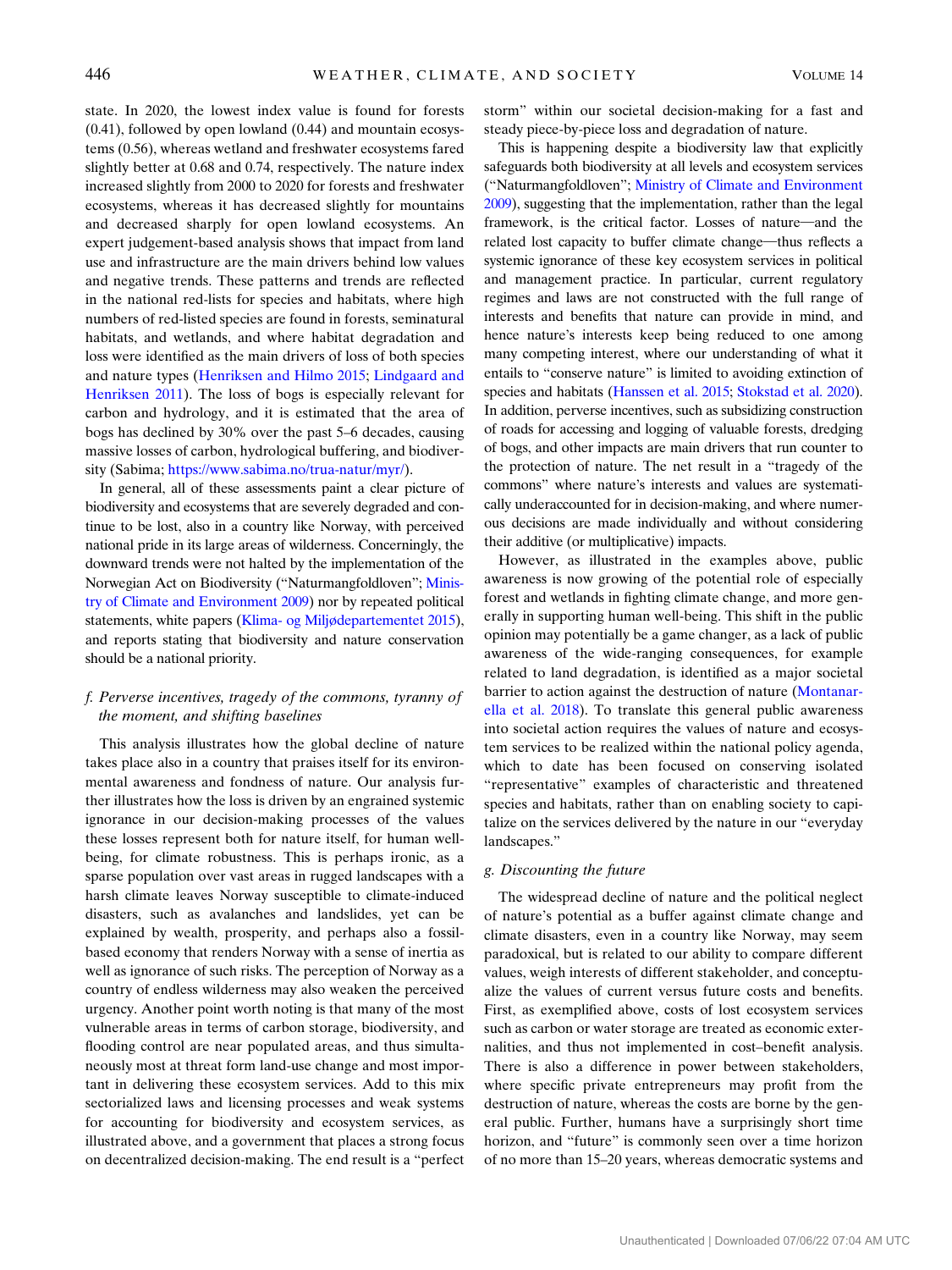<span id="page-8-0"></span>decisions typically operate over a time horizon of 4 years [\(Krznaric 2020](#page-10-0); [Tonn and Conrad 2007](#page-11-0)). Activities such as road construction, building cabins, and local industry that provide work and tax income today are typically valued over the long-term values of nature services because economic value is more tangible and also because the future value of nature is discounted (Carpenter et al. 2009; [Jacobs 2016](#page-9-0)). Finally, there is often a temporal decoupling or the tragedy of the contemporary, where the short-term benefits override the long-term costs or the consequences for future generations, since even one or two generations ahead may seem like a distant future, and climate change projections typically end at 2100. Since gradual and slow changes are hard to conceive, we psychologically adapt to these gradual, but harmful, changes by shifting baselines [\(Klein and Thurstan 2016](#page-9-0)). These psychological drivers may be difficult to tackle, but insights in couplings between nature and climate, and the risks involved, should be the point of departure to tackle the challenges.

## h. The Norwegian paradox on the global arena

In the national paradoxes between a scientific understanding and public awareness of the role of nature for buffering climate disasters and the policy inaction, nature's values in its own rights, and the need for precautionary management often fall victim to "thinking fast" populism at the expanse of "thinking slow" evidence-based policy development ([Kahneman 2011](#page-9-0)). This can be illustrated by the "Klimakur" versus national guidance documents example, and while the situation is clearly not unique to Norway, it is especially paradoxical here given the level of wealth, education, and environmental self-esteem as a sustainable nation. Even more paradoxes arise when Norway as a global actor is considered. As an active nation on the international environmental arena since the Brundtland Commissions in 1978, and as a major donor for funds aimed for the preservation of the Amazon and the Guinean tropical forests, Norway prides itself as a "nation of good." Norway is currently the world's most active advocate of corporate social responsibility in all international arenas. However, Norwegian national interests are also involved in the mining industry in the Amazon, have until recently had their Norwegian Government Pension Fund Global, by far the world's largest sovereign wealth fund, invested in coal companies, and are very reluctant to slow down oil and gas exploration, even in vulnerable Arctic areas. Thus, Norway is also guilty of selfishly feathering its own nest at the expense of other nations, the planet, and, therefore, ultimately its own welfare over the long term [\(Wilson and Hessen 2014](#page-11-0)). Again, the critical issue is the ability to see nature and climate in context and to apply decisions to the benefit of "the others" in space and time.

### 4. Summary and conclusions

We urgently need a completely new take on area planning based on a realization of the value of nature not only for biodiversity, but also as a sink and storage of carbon, for regulating hydrological processes, and its role for preventing climateinduced disasters, along with a multitude of other goods for diversity and human well-being. We also need to judge and

treat ecosystems not only by their diversity or endangered species but to encompass their "bulk values," not least their ability to buffer climate change. As a minimum, long-term planning must be implemented, where the discount rate of the future should approach zero, and the long-term benefits and broad value of nature for future generations and nature per se is fully recognized. At the national level, there is a need to implement a strategy for biodiversity and ecosystem services following up the findings and recommendations from the Intergovernmental Science-Policy Platform on Biodiversity and Ecosystem Services, the new international commitments under the Biodiversity Convention (CBD), and the national implementation of these principles. Such a strategy should acknowledge that ecosystems have value for their biodiversity per se, as critical components of a functioning biosphere, and in underpinning human lives and livelihoods.

Acknowledgments. This paper is based on discussions and long-term collaborations with colleagues nationally and internationally. Author Hessen especially acknowledges discussions with colleagues at the Centre for Biogeochemistry in the Anthropocene.

Data availability statement. This paper uses no original data.

# REFERENCES

- Archer, D., 2010: The Global Carbon Cycle. Princeton University Press, 216 pp.
- Bar-On, Y. M., R. Phillips, and R. Milo, 2018: The biomass distribution on Earth. Proc. Natl. Acad. Sci. USA, 115, 6506-6511, <https://doi.org/10.1073/pnas.1711842115>.
- Bartlett, J., G. M. Rusch, M. O. Kyrkjeeide, H. Sandvik, and J. Nordén, 2020: Carbon storage in Norwegian ecosystems (revised edition). NINA Rep. 1774b, 66 pp., [https://brage.](https://brage.nina.no/nina-xmlui/handle/11250/2655580) [nina.no/nina-xmlui/handle/11250/2655580](https://brage.nina.no/nina-xmlui/handle/11250/2655580).
- Bastin, J.-F., Y. Finegold, C. Garcia, D. Mollicone, M. Rezende, D. Routh, C. M. Zohner, and T. W. Crowther, 2019: The global tree restoration potential. Science, 365, 76–79, [https://](https://doi.org/10.1126/science.aax0848) [doi.org/10.1126/science.aax0848](https://doi.org/10.1126/science.aax0848).
- Bradshaw, C. J. A., and I. G. Warkentin, 2015: Global estimates of boreal forest carbon stocks and flux. Global Planet. Change, 128, 24–30, [https://doi.org/10.1016/j.gloplacha.2015.02.004.](https://doi.org/10.1016/j.gloplacha.2015.02.004)
- Bremer, S., E. Johnson, K. Fløttum, K. Kverndokk, A. Wardekker, and W. Krauß, 2020: Portrait of a climate city: How climate change is emerging as a risk in Bergen, Norway. Climate Risk Manage., 29, 100236, [https://doi.org/10.1016/j.crm.](https://doi.org/10.1016/j.crm.2020.100236) [2020.100236.](https://doi.org/10.1016/j.crm.2020.100236)
- Brondizio, E., S. Diaz, J. Settele, and H. T. Ngo, Eds., 2019: Global assessment report on biodiversity and ecosystem services of the Intergovernmental Science-Policy Platform on Biodiversity and Ecosystem Services. IPBES Secretariat Rep., 1148 pp., [https://doi.org/10.5281/zenodo.3831673.](https://doi.org/10.5281/zenodo.3831673)
- Carmona, C. P., and Coauthors, 2021: Erosion of global functional diversity across the tree of life. Sci. Adv., 7, eabf2675, [https://](https://doi.org/10.1126/sciadv.abf2675) [doi.org/10.1126/sciadv.abf2675.](https://doi.org/10.1126/sciadv.abf2675)
- Carpenter, S. R., and Coauthors, 2009: Science for managing ecosystem services: Beyond the Millennium Ecosystem Assessment. Proc. Natl. Acad. Sci. USA, 106, 1305-1312, [https://doi.](https://doi.org/10.1073/pnas.0808772106) [org/10.1073/pnas.0808772106.](https://doi.org/10.1073/pnas.0808772106)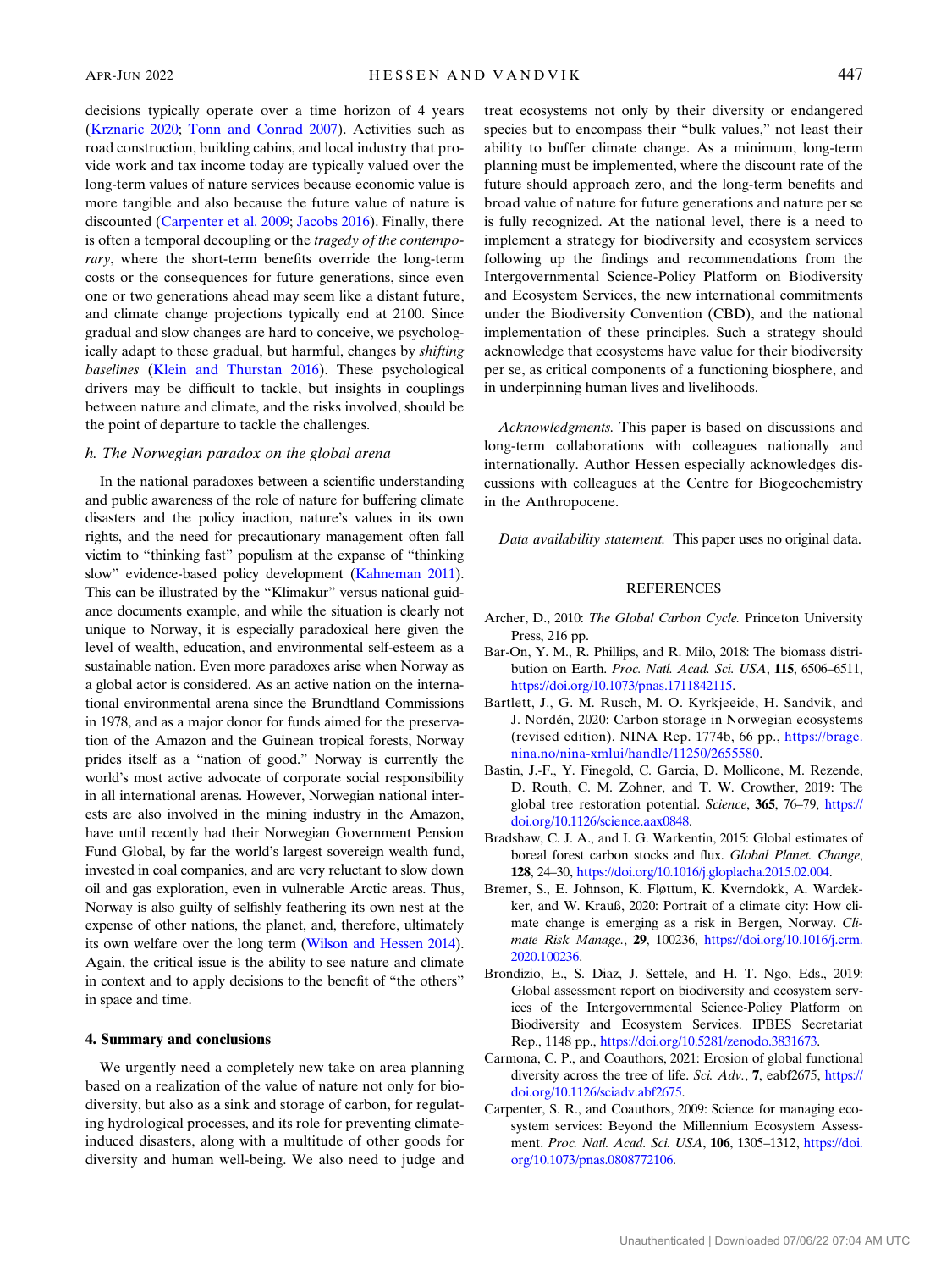- <span id="page-9-0"></span>Chapin, F. S., and Coauthors, 2006: Reconciling carbon-cycle concepts, terminology, and methods. Ecosystems, 9, 1041–1050, <https://doi.org/10.1007/s10021-005-0105-7>.
- Clemmensen, K. E., and Coauthors, 2013: Roots and associated fungi drive long-term carbon sequestration in boreal forest. Science, 339, 1615–1618, <https://doi.org/10.1126/science.1231923>.
- Crowther, T. W., J. van den Hoogen, J. Wan, M. A. Mayes, A. D. Keiser, L. Mo, C. Averill, and D. S. Maynard, 2019: The global soil community and its influence on biogeochemistry. Science, 365, eaav0550, [https://doi.org/10.1126/](https://doi.org/10.1126/science.aav0550) [science.aav0550.](https://doi.org/10.1126/science.aav0550)
- Díaz, S., and Coauthors, 2018: Assessing nature's contributions to people. Science, 359, 270–272, [https://doi.org/10.1126/science.](https://doi.org/10.1126/science.aap8826) [aap8826](https://doi.org/10.1126/science.aap8826).
- }}, and Coauthors, 2019: Pervasive human-driven decline of life on Earth points to the need for transformative change. Science, 366, eaax3100, <https://doi.org/10.1126/science.aax3100>.
- Doetterl, S., and Coauthors, 2015: Soil carbon storage controlled by interactions between geochemistry and climate. Nat. Geosci., 8, 780–783, <https://doi.org/10.1038/ngeo2516>.
- Ellis, E. C., 2015: Ecology in an anthropogenic biosphere. Ecological Monogr., Vol. 85, John Wiley and Sons, 287–331, [https://](https://doi.org/10.1890/14-2274.1) [doi.org/10.1890/14-2274.1](https://doi.org/10.1890/14-2274.1).
- Enquist, B. J., A. J. Abraham, M. B. J. Harfoot, Y. Malhi, and C. E. Doughty, 2020: The megabiota are disproportionately important for biosphere functioning. Nat. Commun., 11, 699, <https://doi.org/10.1038/s41467-020-14369-y>.
- Folke, C., and Coauthors, 2021: Our future in the Anthropocene biosphere. Ambio, 50, 834–869, [https://doi.org/10.1007/s13280-](https://doi.org/10.1007/s13280-021-01544-8) [021-01544-8.](https://doi.org/10.1007/s13280-021-01544-8)
- Frauenfelder, R., and Coauthors, 2013: Impacts of extreme weather events on infrastructure in Norway (InfraRisk). Sluttrapport til NFR-prosjekt 200689, Norges Geotekniske Instiutt Rep. 20091808-01-R, 138 pp.
- Friend, A. D., and Coauthors, 2014: Carbon residence time dominates uncertainty in terrestrial vegetation responses to future climate and atmospheric CO<sub>2</sub>. Proc. Natl. Acad. Sci. USA, 111, 3280–3285, <https://doi.org/10.1073/pnas.1222477110>.
- Hanssen, G. S., H. Hofstad, and H. Hisdal, 2015: Manglende lokal tilpasning til klimaendringer: Kan flernivånettverk øke tilpasningskapasiteten? Kart Og Plan, 10, 64–78.
- Hanssen-Bauer, I., and Coauthors, 2017: Climate in Norway 2100. Norwegian Centre for Climate Services Rep. 1/2017, 48 pp., [https://www.miljodirektoratet.no/globalassets/publikasjoner/](https://www.miljodirektoratet.no/globalassets/publikasjoner/M741/M741.pdf) [M741/M741.pdf](https://www.miljodirektoratet.no/globalassets/publikasjoner/M741/M741.pdf).
- Hausfather, Z., and G. P. Peters, 2020: Emissions-The "business as usual" story is misleading. Nature, 577, 618–620, [https://doi.](https://doi.org/10.1038/d41586-020-00177-3) [org/10.1038/d41586-020-00177-3](https://doi.org/10.1038/d41586-020-00177-3).
- Hedegaard, C., and Coauthors, 2020: A climate resilient Europe: Prepare Europe for climate disruptions and accelerate the transformation to a climate resilient and just Europe by 2030. European Union, 42 pp., [https://data.europa.eu/doi/10.2777/](https://data.europa.eu/doi/10.2777/69766) [69766](https://data.europa.eu/doi/10.2777/69766).
- Held, I. M., and B. J. Soden, 2006: Robust responses of the hydrological cycle to global warming. J. Climate, 19, 5686-5699, [https://doi.org/10.1175/JCLI3990.1.](https://doi.org/10.1175/JCLI3990.1)
- Henriksen, S., and O. Hilmo, 2015: Norsk rødliste for arter 2015 (Norwegian red list for species). Artsdatabanken, 193 pp, [https://www.artsdatabanken.no/Files/13973/Norsk\\_r\\_dliste\\_](https://doi.org/10.1175/JCLI3990.1) [for\\_arter\\_2015\\_\(PDF\)](https://doi.org/10.1175/JCLI3990.1).
- Hessen, D. O., 2021: A Hippocratic oath is needed for the unborn (in Norwegian). Tidsskr. Nor. Legeforening, 141, 1–6, [https://](https://doi.org/10.4045/tidsskr.21.0593) [doi.org/10.4045/tidsskr.21.0593.](https://doi.org/10.4045/tidsskr.21.0593)
- Hickel, J., 2020: The sustainable development index: Measuring the ecological efficiency of human development in the Anthropocene. Ecol. Econ., 167, 106331, [https://doi.org/10.](https://doi.org/10.1016/j.ecolecon.2019.05.011) [1016/j.ecolecon.2019.05.011.](https://doi.org/10.1016/j.ecolecon.2019.05.011)
- Holden, J., 2005: Peatland hydrology and carbon release: Why small-scale process matters. Philos. Trans. Roy. Soc., 363A, 2891–2913, <https://doi.org/10.1098/rsta.2005.1671>.
- Huuskonen, S., and Coauthors, 2021: What is the potential for replacing monocultures with mixed-species stands to enhance ecosystem services in boreal forests in Fennoscandia? For. Ecol. Manage., 479, 118558, [https://doi.org/10.1016/j.foreco.](https://doi.org/10.1016/j.foreco.2020.118558) [2020.118558.](https://doi.org/10.1016/j.foreco.2020.118558)
- Inderberg, T. H. J., H. Rognstad, I. L. Saglie, and L. H. Gulbrandsen, 2019: Who influences windpower licensing decisions in Norway? Formal requirements and informal practices. Energy Res. Soc. Sci., 52, 181-191, [https://doi.org/10.](https://doi.org/10.1016/j.erss.2019.02.004) [1016/j.erss.2019.02.004.](https://doi.org/10.1016/j.erss.2019.02.004)
- International Energy Agency, 2020: World energy outlook 2020. International Energy Agency, 461 pp., [https://www.iea.org/](https://www.iea.org/reports/world-energy-outlook-2020) [reports/world-energy-outlook-2020.](https://www.iea.org/reports/world-energy-outlook-2020)
- IPCC, 2018: Global Warming of 1.5°C. V. Masson-Delmotte et al., Eds., Cambridge University Press, 630 pp., [https://www.ipcc.](https://www.ipcc.ch/site/assets/uploads/sites/2/2019/06/SR15_Full_Report_Low_Res.pdf) [ch/site/assets/uploads/sites/2/2019/06/SR15\\_Full\\_Report\\_Low\\_](https://www.ipcc.ch/site/assets/uploads/sites/2/2019/06/SR15_Full_Report_Low_Res.pdf) [Res.pdf](https://www.ipcc.ch/site/assets/uploads/sites/2/2019/06/SR15_Full_Report_Low_Res.pdf).
- -, 2019: Summary for policymakers. IPCC Special Report on the Ocean and Cryosphere in a Changing Climate, H.-O. Pörtner et al., Eds., 36 pp., [https://www.ipcc.ch/site/assets/](https://www.ipcc.ch/site/assets/uploads/sites/3/2019/11/03_SROCC_SPM_FINAL.pdf) [uploads/sites/3/2019/11/03\\_SROCC\\_SPM\\_FINAL.pdf](https://www.ipcc.ch/site/assets/uploads/sites/3/2019/11/03_SROCC_SPM_FINAL.pdf).
- -, 2022: Climate Change 2021: The Physical Science Basis. V. Masson-Delmotte et al., Eds., Cambridge University Press, 3949 pp., [https://www.ipcc.ch/report/ar6/wg1/downloads/report/](https://www.ipcc.ch/report/ar6/wg1/downloads/report/IPCC_AR6_WGI_Full_Report.pdf) [IPCC\\_AR6\\_WGI\\_Full\\_Report.pdf,](https://www.ipcc.ch/report/ar6/wg1/downloads/report/IPCC_AR6_WGI_Full_Report.pdf) in press.
- Jacobs, A. M., 2016: Policy making for the long term in advanced democracies. Annu. Rev. Political Sci., 19, 433-454, [https://](https://doi.org/10.1146/annurev-polisci-110813-034103) [doi.org/10.1146/annurev-polisci-110813-034103](https://doi.org/10.1146/annurev-polisci-110813-034103).
- Jacobsen, J. K. S., M. D. Leiren, and J. Saarinen, 2016: Natural hazard experiences and adaptations: A study of winter climate-induced road closures in Norway. Norwegian J. Geogr., 70, 292–305, [https://doi.org/10.1080/00291951.2016.1238847.](https://doi.org/10.1080/00291951.2016.1238847)
- Jakobsson, S., and B. Pedersen, 2020: Naturindeks for Norge 2020: Tilstand og utvikling for biologisk mangfold (Nature index for Norway 2020: State and development for biological diversity). NINA Rep. 1886, 114, [https://brage.nina.no/nina](https://brage.nina.no/nina-xmlui/handle/11250/2686068)[xmlui/handle/11250/2686068.](https://brage.nina.no/nina-xmlui/handle/11250/2686068)

Kahneman, D., 2011: Thinking, Fast and Slow. Macmillan, 512 pp.

- Kayler, Z., M. Janowiak, and C. Swanston, 2017: Global carbon. USDA, accessed 7 March 2021, [https://www.fs.usda.gov/ccrc/](https://www.fs.usda.gov/ccrc/topics/global-carbon) [topics/global-carbon](https://www.fs.usda.gov/ccrc/topics/global-carbon).
- Klein, E. S., and R. H. Thurstan, 2016: Acknowledging long-term ecological change: The problem of shifting baselines. Perspectives on Oceans Past, K. Schwerdtner Máñez and B. Poulsen, Eds., Springer, 11–29, [https://doi.org/10.1007/978-94-](https://doi.org/10.1007/978-94-017-7496-3_2) [017-7496-3\\_2.](https://doi.org/10.1007/978-94-017-7496-3_2)
- Klima- og Miljødepartementet, 2015: Nature for life-Norway's national biodiversity action plan. Meld. St. 14 (2015–2016), 155 pp., [https://www.regjeringen.no/no/dokumenter/meld.-st.-](https://www.regjeringen.no/no/dokumenter/meld.-st.-14-20152016/id2468099/) [14-20152016/id2468099/](https://www.regjeringen.no/no/dokumenter/meld.-st.-14-20152016/id2468099/).
- Kramer, K., and J. Ware, 2020: Counting the cost 2020: A year of climate breakdown. Christian Aid Rep., 26 pp., [https://www.](https://www.christianaid.org.uk/sites/default/files/2020-12/Counting%20the%20cost%202020.pdf) [christianaid.org.uk/sites/default/](https://www.christianaid.org.uk/sites/default/files/2020-12/Counting%20the%20cost%202020.pdf)files/2020-12/Counting%20the% [20cost%202020.pdf.](https://www.christianaid.org.uk/sites/default/files/2020-12/Counting%20the%20cost%202020.pdf)
- Krausmann, F., and Coauthors, 2013: Global human appropriation of net primary production doubled in the 20th century. Proc.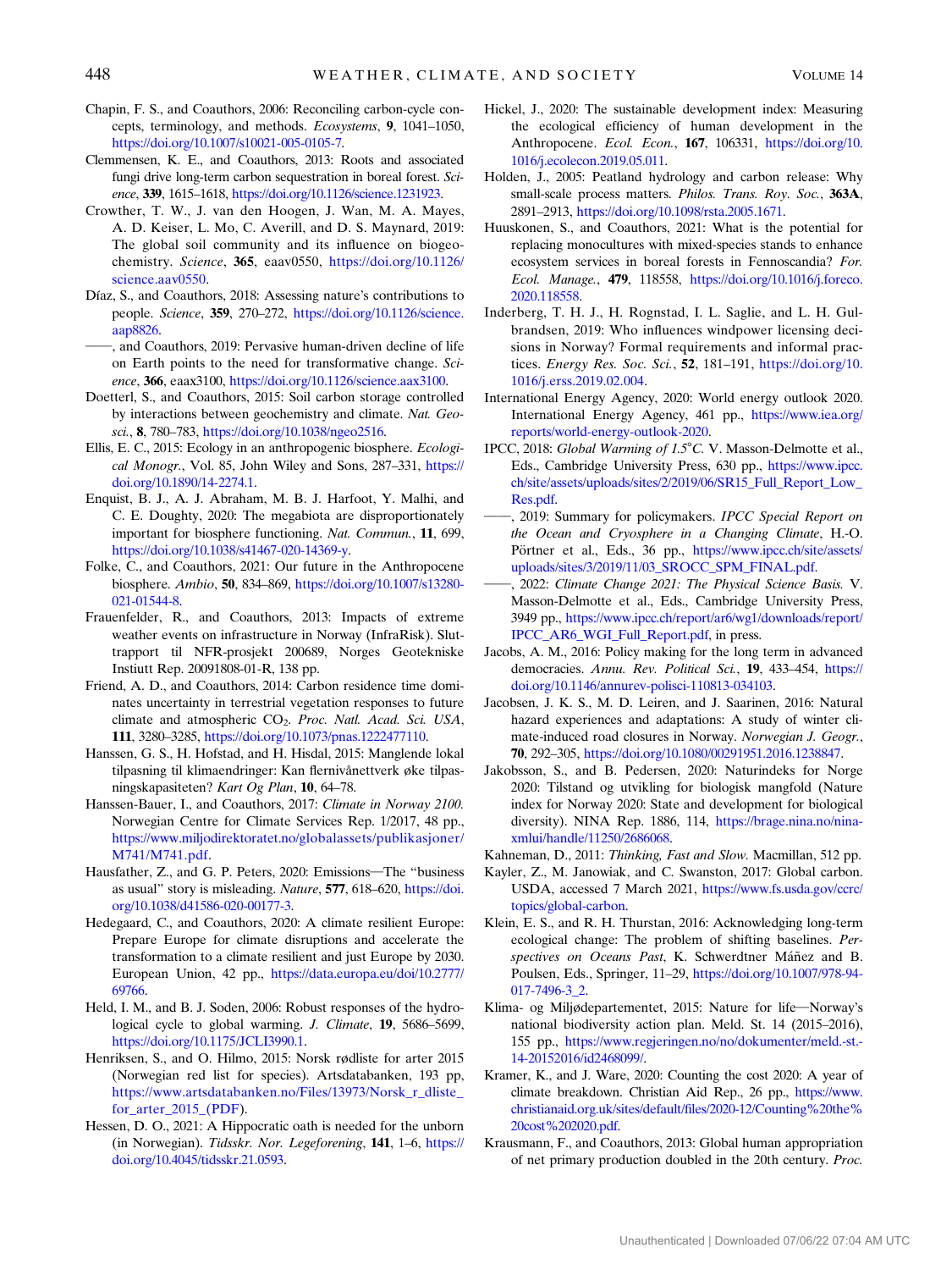<span id="page-10-0"></span>Natl. Acad. Sci. USA, 110, 10 324–10 329, [https://doi.org/10.](https://doi.org/10.1073/pnas.1211349110) [1073/pnas.1211349110](https://doi.org/10.1073/pnas.1211349110).

- Krznaric, R., 2020: The Good Ancestor: A Radical Prescription for Long-Term Thinking. The Experiment, 366 pp.
- Lehmann, P., J. von Ruette, and D. Or, 2019: Deforestation effects on rainfall-induced shallow landslides: Remote sensing and physically-based modelling. Water Resour. Res., 55, 9962– 9976, [https://doi.org/10.1029/2019WR025233.](https://doi.org/10.1029/2019WR025233)
- Leifeld, J., and L. Menichetti, 2018: The underappreciated potential of peatlands in global climate change mitigation strategies. Nat. Commun., 9, 1071, [https://doi.org/10.1038/s41467-](https://doi.org/10.1038/s41467-018-03406-6) [018-03406-6.](https://doi.org/10.1038/s41467-018-03406-6)
- Levia, D. F., and Coauthors, 2020: Homogenization of the terrestrial water cycle. Nat. Geosci., 13, 656–658, [https://doi.org/10.](https://doi.org/10.1038/s41561-020-0641-y) [1038/s41561-020-0641-y](https://doi.org/10.1038/s41561-020-0641-y).
- Lindgaard, A., and S. Henriksen, 2011: Norsk rødliste for naturtyper 2011 (Norwegian red list for habitat types 2011). Artsdatabanken, 112 pp., [https://www.artsdatabanken.no/Files/](https://doi.org/10.1038/s41561-020-0641-y) 13974/Norsk r dliste for naturtyper 2011 (PDF).
- Lovejoy, T. E., and C. Nobre, 2018: Amazon tipping point. Sci. Adv., 4, eaat2340, <https://doi.org/10.1126/sciadv.aat2340>.
- Mace, G. M., 2014: Whose conservation? Science, 345, 1558–1560, <https://doi.org/10.1126/science.1254704>.
- Miljødirektoratet, Enova, Statens Vegevesen, Kystverket, Landsbrukdirektoratet, and NVE, 2020: Klimakur 2030: Tiltak og virkemidler mot 2030 (Climate cure 2030: Measures and instruments towards 2030). Rep. M-1625, 657 pp., [https://](https://www.miljodirektoratet.no/globalassets/publikasjoner/m1625/m1625.pdf) [www.miljodirektoratet.no/globalassets/publikasjoner/m1625/](https://www.miljodirektoratet.no/globalassets/publikasjoner/m1625/m1625.pdf) [m1625.pdf.](https://www.miljodirektoratet.no/globalassets/publikasjoner/m1625/m1625.pdf)
- Millennium Ecosystem Assessment, 2005: Ecosystems and Human Well-Being: Synthesis. Island Press, 137 pp.
- Ministry of Climate and Environment, 2009: Lov om forvaltning av naturens mangfold (naturmangfoldloven) [Act on the management of nature's diversity (natural diversity act)]. LovData, accessed 30 March 2021, [https://lovdata.](https://lovdata.no/dokument/NL/lov/2009-06-19-100) [no/dokument/NL/lov/2009-06-19-100](https://lovdata.no/dokument/NL/lov/2009-06-19-100).
- Montanarella, L., R. Scholes, and A. Brainich, Eds., 2018: The IPBES assessment report on land degradation and restoration. IPBES Secretariat Rep., 744 pp., [https://doi.org/10.5281/](https://doi.org/10.5281/zenodo.3237392) [zenodo.3237392](https://doi.org/10.5281/zenodo.3237392).
- Munich RE, 2021: Record hurricane season and major wildfires-The natural disaster figures for 2020. Accessed 7 March 2021, [https://www.munichre.com/en/company/media-relations/](https://www.munichre.com/en/company/media-relations/media-information-and-corporate-news/media-information/2021/2020-natural-disasters-balance.html) [media-information-and-corporate-news/media-information/20](https://www.munichre.com/en/company/media-relations/media-information-and-corporate-news/media-information/2021/2020-natural-disasters-balance.html) [21/2020-natural-disasters-balance.html.](https://www.munichre.com/en/company/media-relations/media-information-and-corporate-news/media-information/2021/2020-natural-disasters-balance.html)
- Naturvernforbundet, Sabima, WWF Verdens naturfond, and Forum for utvikling og miljø, 2020: Naturens tilstand 2020: Vurdering av Norges innsats for å nå verdens naturmål (State of nature 2020: Assessment of Norway's efforts to achieve the world's natural goals). 28 pp., [http://pjzgc1wcip25xdok4](http://pjzgc1wcip25xdok4cradtca-wpengine.netdna-ssl.com/wp-content/uploads/2020/09/Naturens-tilstand-2020-web.pdf) [cradtca-wpengine.netdna-ssl.com/wp-content/uploads/2020/](http://pjzgc1wcip25xdok4cradtca-wpengine.netdna-ssl.com/wp-content/uploads/2020/09/Naturens-tilstand-2020-web.pdf) [09/Naturens-tilstand-2020-web.pdf](http://pjzgc1wcip25xdok4cradtca-wpengine.netdna-ssl.com/wp-content/uploads/2020/09/Naturens-tilstand-2020-web.pdf).
- Norges Vassdrags og Energidirektorat, 2020: Langsiktig kratmarkedsanalyse 2020–2040. NVE Rep. 2020\_37, 43 pp., [https://](https://publikasjoner.nve.no/rapport/2020/rapport2020_37.pdf) [publikasjoner.nve.no/rapport/2020/rapport2020\\_37.pdf](https://publikasjoner.nve.no/rapport/2020/rapport2020_37.pdf).
- O'Brien, K., L. Sygna, and J. E. Haugen, 2004: Vulnerable or resilient? A multi-scale assessment of climate impacts and vulnerability in Norway. Climatic Change, 64, 193-225, [https://doi.org/10.1023/B:CLIM.0000024668.70143.80.](https://doi.org/10.1023/B:CLIM.0000024668.70143.80)
- Olje- og Energidepartementet, 2020: Vindkraft på land-Endringer i konsesjonsbehandlingen (Wind power on land-Changes in the licensing process). Meld. St. 28 (2019–2020), 90 pp., [https://](https://www.regjeringen.no/no/dokumenter/meld.-st.-28-20192020/id2714775/?ch&hx003D;2)

[www.regjeringen.no/no/dokumenter/meld.-st.-28-20192020/](https://www.regjeringen.no/no/dokumenter/meld.-st.-28-20192020/id2714775/?ch&hx003D;2) [id2714775/?ch=2](https://www.regjeringen.no/no/dokumenter/meld.-st.-28-20192020/id2714775/?ch&hx003D;2).

- Osuri, A. M., A. Gopal, T. R. Shankar Raman, R. DeFries, S. C. Cook-Patton, and S. Naeem, 2020: Greater stability of carbon capture in species-rich natural forests compared to speciespoor plantations. Environ. Res. Lett., 15, 034011, [https://doi.](https://doi.org/10.1088/1748-9326/ab5f75) [org/10.1088/1748-9326/ab5f75.](https://doi.org/10.1088/1748-9326/ab5f75)
- Pachauri, R. K., and Coauthors, 2014: Climate Change 2014: Synthesis Report. Cambridge University Press, 151 pp., [https://](https://www.ipcc.ch/site/assets/uploads/2018/02/SYR_AR5_FINAL_full.pdf) [www.ipcc.ch/site/assets/uploads/2018/02/SYR\\_AR5\\_FINA](https://www.ipcc.ch/site/assets/uploads/2018/02/SYR_AR5_FINAL_full.pdf) [L\\_full.pdf](https://www.ipcc.ch/site/assets/uploads/2018/02/SYR_AR5_FINAL_full.pdf).
- Pascual, U., and Coauthors, 2017: Valuing nature's contributions to people: The IPBES approach. Curr. Opin. Environ. Sustainability, 26-27, 7-16, [https://doi.org/10.1016/j.](https://doi.org/10.1016/j.cosust.2016.12.006) [cosust.2016.12.006.](https://doi.org/10.1016/j.cosust.2016.12.006)
- Pérez-Izquierdo, L., K. E. Clemmensen, J. Strengbom, G. Granath, D. A. Wardle, M. Nilsson, and B. D. Lindahl, 2021: Crown-fire severity is more important than ground-fire severity in determining soil fungal community development in the boreal forest. J. Ecol., 109, 504–518, [https://doi.org/10.1111/](https://doi.org/10.1111/1365-2745.13529) [1365-2745.13529](https://doi.org/10.1111/1365-2745.13529).
- Pörtner, H.-O., and Coauthors, 2021: Scientific outcome of the IPBES-IPCC co-sponsored Workshop on Biodiversity and Climate Change. IPBES Secretariat Rep., 256 pp., [https://doi.](https://doi.org/10.5281/zenodo.5101125) [org/10.5281/zenodo.5101125](https://doi.org/10.5281/zenodo.5101125).
- Reichstein, M., F. Riede, and D. Frank, 2021: More floods, fires and cyclones-Plan for domino effects on sustainability goals. Nature, 592, 347-349, [https://doi.org/10.1038/d41586-](https://doi.org/10.1038/d41586-021-00927-x) [021-00927-x.](https://doi.org/10.1038/d41586-021-00927-x)
- Ripple, W. J., and Coauthors, 2021: World scientists' warning of a climate emergency 2021. BioScience, 71, 894-898, [https://doi.](https://doi.org/10.1093/biosci/biab079) [org/10.1093/biosci/biab079](https://doi.org/10.1093/biosci/biab079).
- Rockström, J., T. Beringer, D. Hole, B. Griscom, M. B. Mascia, C. Folke, and F. Creutzig, 2021: We need biosphere stewardship that protects carbon sinks and builds resilience. Proc. Natl. Acad. Sci. USA, 118, e2115218118, [https://doi.org/10.](https://doi.org/10.1073/pnas.2115218118) [1073/pnas.2115218118.](https://doi.org/10.1073/pnas.2115218118)
- Rogers, B. M., A. J. Soja, M. L. Goulden, and J. T. Randerson, 2015: Influence of tree species on continental differences in boreal fires and climate feedbacks. Nat. Geosci., 8, 228-234, [https://doi.org/10.1038/ngeo2352.](https://doi.org/10.1038/ngeo2352)
- Romanello, M., and Coauthors, 2021: The 2021 report of the Lancet Countdown on health and climate change. Lancet, 398, 1619–1662, [https://doi.org/10.1016/S0140-6736\(21\)01787-6](https://doi.org/10.1016/S0140-6736(21)01787-6).
- Rørholt, A., and M. Steinnes, 2020: Planlagt utbygd areal 2019 til 2030 (Planned developed area 2019 to 2030). Statistics Norway Rep. 2020/10, 55 pp., [https://www.ssb.no/natur-og-miljo/artikler](https://www.ssb.no/natur-og-miljo/artikler-og-publikasjoner/_attachment/415893?_ts&hx003D;170f85e8160)[og-publikasjoner/\\_attachment/415893?\\_ts=170f85e8160.](https://www.ssb.no/natur-og-miljo/artikler-og-publikasjoner/_attachment/415893?_ts&hx003D;170f85e8160)
- Ruckelshaus, M. H., and Coauthors, 2020: The IPBES Global Assessment: Pathways to action. Trends Ecol. Evol., 35, 407–414, <https://doi.org/10.1016/j.tree.2020.01.009>.
- Samferdselsdepartementet, 2021: National Transport Plan 2022–2033. Meld. St. 20 (2020–2021), 264 pp., [https://www.](https://www.regjeringen.no/no/dokumenter/meld.-st.-20-20202021/id2839503/?ch&hx003D;1) [regjeringen.no/no/dokumenter/meld.-st.-20-20202021/id28395](https://www.regjeringen.no/no/dokumenter/meld.-st.-20-20202021/id2839503/?ch&hx003D;1) [03/?ch=1.](https://www.regjeringen.no/no/dokumenter/meld.-st.-20-20202021/id2839503/?ch&hx003D;1)
- Smith, M., 2019: International poll: Most expect to feel impact of climate change, many think it will make us extinct. YouGov, [https://yougov.co.uk/topics/science/articles-reports/2019/09/15/](https://yougov.co.uk/topics/science/articles-reports/2019/09/15/international-poll-most-expect-feel-impact-climate) [international-poll-most-expect-feel-impact-climate](https://yougov.co.uk/topics/science/articles-reports/2019/09/15/international-poll-most-expect-feel-impact-climate).
- Smith, N. G., and Coauthors, 2019: Global photosynthetic capacity is optimized to the environment. Ecol. Lett., 22, 506-517, <https://doi.org/10.1111/ele.13210>.